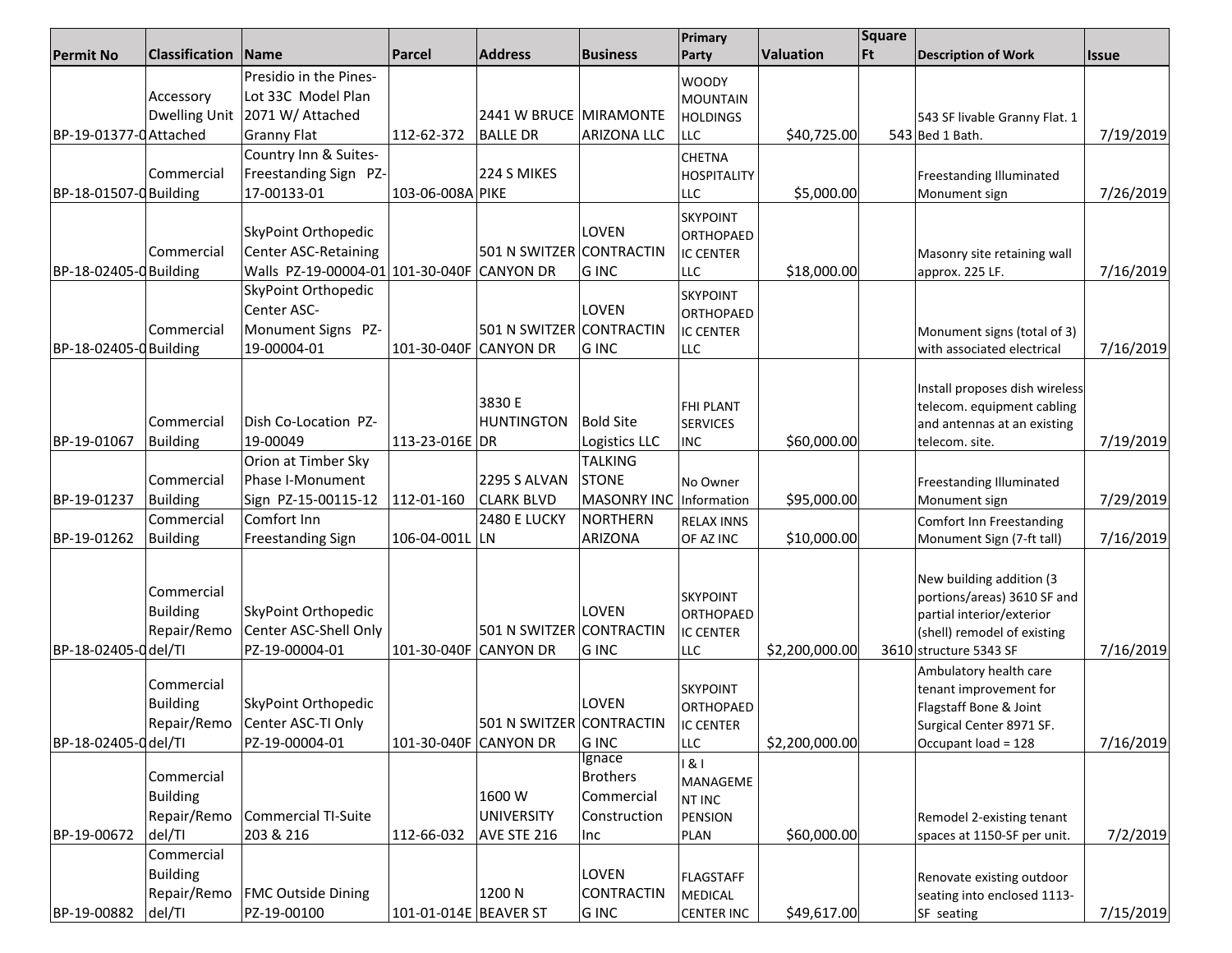| BP-19-00899                | Commercial<br><b>Building</b><br>Repair/Remo<br>del/TI        | Monte Vista Hotel<br>Remodel                                     | 101-19-005                   | 100 N SAN<br><b>FRANCISCO ST</b>     | KOHL DESIGN<br><b>AND</b><br>CONSTRUCTIO ENTERPRISE<br>ΙN                            | <b>CRAVEN</b><br>S LLC                                                     | \$70,000.00                | Replace existing storefront<br>along N. San Francisco St.,<br>and install new awning at<br>new storefront and marquee<br>at existing entrance. | 7/25/2019              |
|----------------------------|---------------------------------------------------------------|------------------------------------------------------------------|------------------------------|--------------------------------------|--------------------------------------------------------------------------------------|----------------------------------------------------------------------------|----------------------------|------------------------------------------------------------------------------------------------------------------------------------------------|------------------------|
| BP-19-00997                | Commercial<br><b>Building</b><br>Repair/Remo<br>del/TI        | T-Gen North TI                                                   | 116-61-013                   | 3051 W<br>SHAMRELL<br>BLVD STE 106   | <b>RAMSEY</b><br>CONSTRUCTIO   FLAGSTAFF<br>N COMPANY                                | <b>CITY OF</b>                                                             | \$75,000.00                | T.I. of existing suite: Demo<br>portions of existing non-<br>bearing                                                                           | 7/23/2019              |
| BP-19-01326                | Commercial<br><b>Building</b><br>Repair/Remo<br>del/TI        | <b>Oasis Dental Care</b>                                         | 101-40-003                   | 1300 N RIM DR CONSTRUCTIO<br>STE C   | <b>DENCO</b><br><b>DENTAL</b><br>N INC                                               | <b>OASIS</b><br><b>DENTAL</b><br><b>SERVICES</b><br><b>PLLC</b>            | \$150,000.00               | Interior TI Oasis Dental Care<br>reconfigure partitions new<br>ADA restroom new electrical                                                     | 7/31/2019              |
| BP-19-01328                | Commercial<br><b>Building</b><br>Repair/Remo<br>del/TI        | Hampton Inn Roof<br>Cover                                        | 103-32-003G BLVD             | 2400 S BEULAH                        | <b>FLYNN BEC LP</b>                                                                  | <b>SWITZER</b><br><b>RIDGE LLC</b>                                         | \$23,000.00                |                                                                                                                                                | 7/29/2019              |
|                            | Commercial                                                    | <b>Turrell Art</b>                                               |                              | 28 S BEAVER                          | STRAIGHTLINE   FOUNDATIO                                                             | <b>TURRELL</b><br>ART                                                      |                            |                                                                                                                                                |                        |
| BP-19-01305<br>BP-19-01224 | Demolition<br>Manufacture<br>d/Mobile/Mo<br>dular             | <b>Foundation Demo</b><br>Duran Manufactured<br>Home Replacement | 100-41-013A ST<br>113-42-031 | 4400 N NYLA<br>DR                    | <b>BUILDERS</b><br><b>MORALES</b><br>MOBILE HOME HERMINIO<br><b>SERVICES</b>         | N<br><b>DURAN</b><br><b>CHITALA</b>                                        | \$12,830.00<br>\$74,800.00 | Demo interior partition walls<br>Installation of 26'8" x 56<br>manufactured home                                                               | 7/24/2019<br>7/29/2019 |
| BP-19-01402                | Manufacture<br>d/Mobile/Mo<br>dular                           | Montoya<br>Manufactured Home<br>Replacement                      | 113-55-037                   | 4865 E ALLEN<br>AVE                  | <b>THREE PEAKS</b>                                                                   | COLONY-JO<br><b>DON</b><br><b>MANUFACT</b><br><b>URED HOME</b><br>COMM LLC |                            | Replacing existing<br>manufactured home with a<br>new 2019 28x48<br>manufactured home                                                          | 7/18/2019              |
| BP-19-00488                | Residential<br><b>Building</b><br>Repair/Remo<br>del/Addition | Otero Remodel                                                    |                              | 209 E<br>104-01-048 COTTAGE AVE      | <b>REITZ</b><br><b>RESTORATION</b><br><b>AND HOME</b><br>CONSTRUCTIO SCOTT M &<br> N | <b>OTERO</b><br><b>ALISON P</b>                                            | \$20,000.00                | Existing 998-SF Residence<br>with existing 2-car detached<br>garage.                                                                           | 7/10/2019              |
| BP-19-00689                | Residential<br><b>Building</b><br>Repair/Remo<br>del/Addition | <b>McNair Addition</b>                                           | 109-05-067                   | 3301 N<br>GRANDVIEW<br>DR            | <b>OWNER</b><br><b>BUILDER</b>                                                       | <b>MCNAIR</b><br>EMILY                                                     | \$48,000.00                | 402-SF master suite addition<br>to rear of existing house.                                                                                     | 7/3/2019               |
| BP-19-00931                | Residential<br><b>Building</b><br>Repair/Remo<br>del/Addition | Nicholson Deck                                                   | 101-30-012                   | 901 E<br><b>CRESTVIEW DR BUILDER</b> | <b>OWNER</b>                                                                         | NICHOLSON<br>& AYERS<br><b>FAMILY</b><br>TRUST DTD 7-<br>27-2000           | \$5,000.00                 | 224-SF lower Deck with 224-<br>SF upper deck with spiral<br>staircase.                                                                         | 7/22/2019              |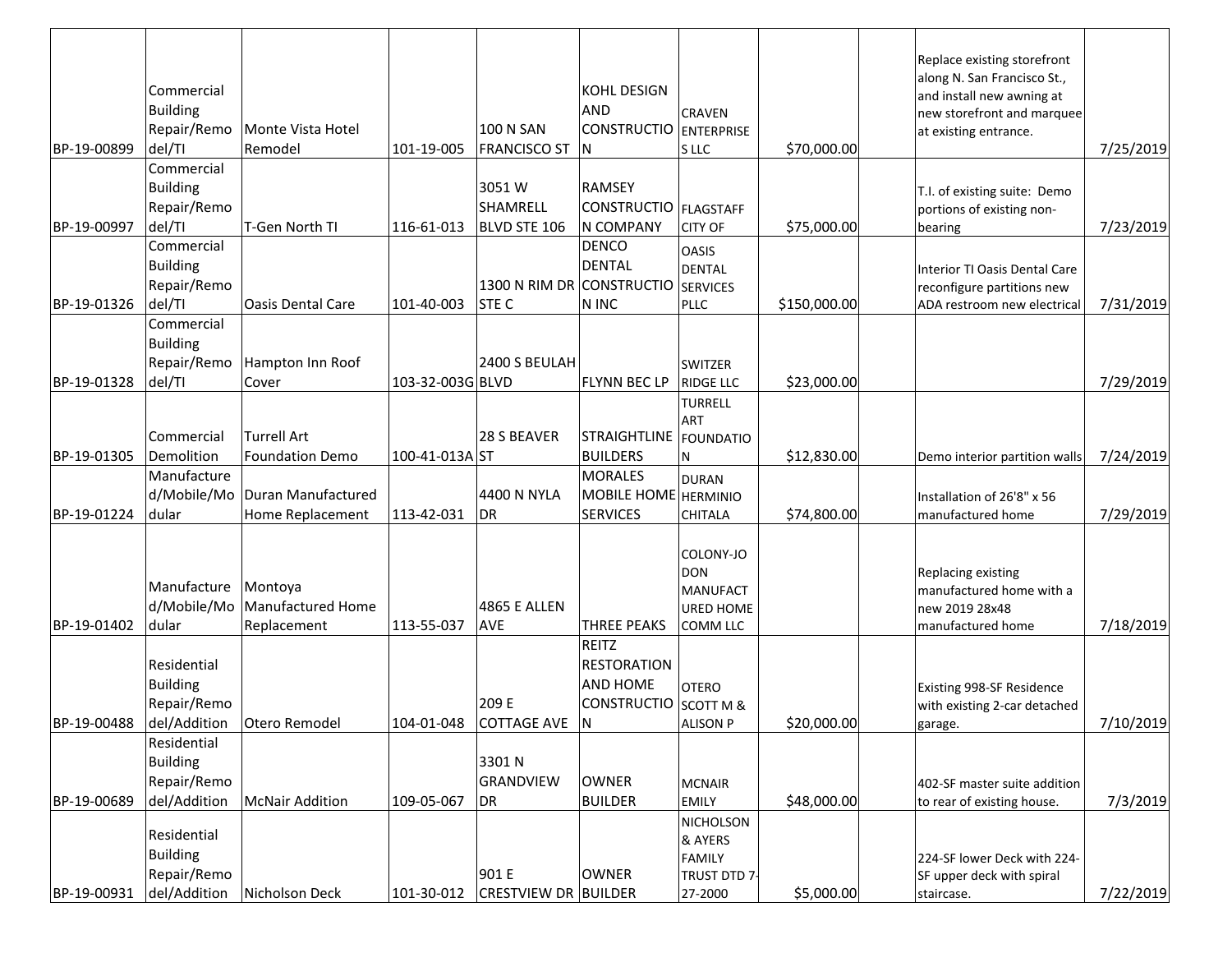|                            | Residential     |                        |            |                                 | <b>HIGHWOOD</b>         |                    |             |                                 |           |
|----------------------------|-----------------|------------------------|------------|---------------------------------|-------------------------|--------------------|-------------|---------------------------------|-----------|
|                            | <b>Building</b> |                        |            |                                 | <b>CONSTRUCTIO</b>      |                    |             | Interior remodel of existing    |           |
|                            | Repair/Remo     | Rullman Interior       |            | 541N                            | <b>N&amp;</b>           | <b>RULLMAN</b>     |             | lower level floor plan          |           |
| BP-19-01015                | del/Addition    | Remodel                | 101-24-031 | <b>BERTRAND ST</b>              | REMODELING              | <b>PHILLIP T</b>   | \$60,000.00 | (Approx. 1400-SF)               | 7/16/2019 |
|                            | Residential     |                        |            |                                 | <b>HIGH</b>             |                    |             |                                 |           |
|                            | <b>Building</b> |                        |            |                                 | <b>COUNTRY</b>          | PEARSON            |             | 180-SF bathroom addition to     |           |
|                            | Repair/Remo     |                        |            | 2095 N FOX                      | <b>CONSTRUCTIO</b> JR & | <b>RICHARD F</b>   |             | already conditioned space.      |           |
|                            | del/Addition    |                        |            | <b>HILL RD</b>                  |                         |                    | \$20,000.00 | No change to building           | 7/9/2019  |
| BP-19-01129                | Residential     | <b>Pearson Remodel</b> | 117-12-120 |                                 | N/RESTORATI             | <b>CORINNE A</b>   |             | footprint.                      |           |
|                            |                 |                        |            |                                 |                         |                    |             |                                 |           |
|                            | <b>Building</b> |                        |            |                                 | Tesano                  |                    |             |                                 |           |
|                            | Repair/Remo     |                        |            | 1085 N HULET                    | Contracting             | <b>BLISS JASON</b> |             | Removal and replacement of      |           |
| BP-19-01193                | del/Addition    | <b>Bliss Deck</b>      | 114-17-076 | LN                              | Inc                     | & LISA             | \$25,000.00 | deck                            | 7/17/2019 |
|                            | Residential     |                        |            |                                 |                         |                    |             |                                 |           |
|                            | <b>Building</b> |                        |            |                                 |                         |                    |             |                                 |           |
|                            | Repair/Remo     |                        |            | 3339 E                          | R & J Services          | <b>SCHMELZLE</b>   |             | 144-SF upper level full         |           |
| BP-19-01194                | del/Addition    | Schmelzle Addition     | 108-18-091 | <b>ASCONA WAY</b>               | <b>LLC</b>              | <b>DAMON R</b>     | \$25,000.00 | bathroom addition.              | 7/2/2019  |
|                            |                 |                        |            |                                 |                         |                    |             |                                 |           |
|                            |                 |                        |            |                                 |                         | <b>BIRD MERLE</b>  |             |                                 |           |
|                            |                 |                        |            |                                 |                         | <b>D&amp;</b>      |             |                                 |           |
|                            |                 |                        |            |                                 |                         | <b>MARGARET</b>    |             |                                 |           |
|                            |                 |                        |            |                                 |                         | E TRUSTEES         |             |                                 |           |
|                            | Residential     |                        |            |                                 |                         | BIRD MD &          |             |                                 |           |
|                            | <b>Building</b> |                        |            |                                 | Western                 | <b>ME RVCBL</b>    |             | 1024-SF rear deck               |           |
|                            | Repair/Remo     |                        |            | 1671 N                          | Heritage                | <b>TRUST DTD</b>   |             | construction fastened to        |           |
| BP-19-01207                | del/Addition    | <b>Bird Deck</b>       | 114-09-116 | <b>EDGEWOOD ST Construction</b> |                         | 11-12-98           | \$15,000.00 | existing structure.             | 7/3/2019  |
|                            | Residential     |                        |            |                                 |                         |                    |             |                                 |           |
|                            | <b>Building</b> |                        |            |                                 |                         | <b>DURAN</b>       |             |                                 |           |
|                            | Repair/Remo     |                        |            | 4400 N NYLA                     | <b>MITCHELL</b>         | <b>HERMINIO</b>    |             | Manufactured home stem          |           |
| BP-19-01224-0 del/Addition |                 | Duran Stem Wall        | 113-42-031 | <b>DR</b>                       | <b>CONCRETE</b>         | CHITALA            |             | wall foundation.                | 7/29/2019 |
|                            | Residential     |                        |            |                                 |                         |                    |             |                                 |           |
|                            | Building        |                        |            |                                 | <b>HUNTER</b>           | <b>JACKSON</b>     |             | Remove a section of non-        |           |
|                            | Repair/Remo     |                        |            | 4768 S HOUSE                    | <b>BUILDING</b>         | JAMIE &            |             | bearing wall to create a        |           |
| BP-19-01268                | del/Addition    | Jackson Remodel        | 112-59-175 | <b>ROCK TRL</b>                 | <b>GROUP LLC</b>        | GAIL               | \$9,000.00  | pony wall                       | 7/16/2019 |
|                            | Residential     |                        |            |                                 |                         |                    |             |                                 |           |
|                            | <b>Building</b> |                        |            |                                 | <b>MIKE FURR</b>        |                    |             |                                 |           |
|                            |                 |                        |            |                                 |                         | <b>BROOKS</b>      |             |                                 |           |
|                            | Repair/Remo     |                        |            | 3808N                           | CONSTRUCTIO LEILLA      |                    |             |                                 |           |
| BP-19-01273                | del/Addition    | <b>Brooks Deck</b>     |            | 109-04-010C PARADISE RD         | N INC                   | <b>KATHRYN</b>     | \$25,000.00 | 364-SF deck replacement         | 7/16/2019 |
|                            | Residential     |                        |            |                                 |                         | <b>SHORT BOB</b>   |             |                                 |           |
|                            | Building        |                        |            | 3305N                           |                         | H &                |             |                                 |           |
|                            | Repair/Remo     |                        |            | <b>CHINWOOD</b>                 | <b>OWNER</b>            | <b>MAUREEN</b>     |             | Remodel existing deck like      |           |
| BP-19-01325                | del/Addition    | Short Deck             | 109-14-022 | <b>WAY</b>                      | <b>BUILDER</b>          | KNOWLES            | \$5,000.00  | for like 275-SF                 | 7/22/2019 |
|                            | Residential     |                        |            |                                 |                         |                    |             |                                 |           |
|                            | <b>Building</b> |                        |            |                                 | <b>COONEY</b>           | <b>STUBLER</b>     |             |                                 |           |
|                            | Repair/Remo     |                        |            | 614 W BEAL                      | <b>CARPENTRY</b>        | <b>CHRISTOPHE</b>  |             | Install sliding glass door with |           |
| BP-19-01339                | del/Addition    | Stubler Patio Door     | 102-08-025 | <b>RD</b>                       | <b>INC</b>              | R MICHAEL          | \$10,000.00 | steel lintel.                   | 7/19/2019 |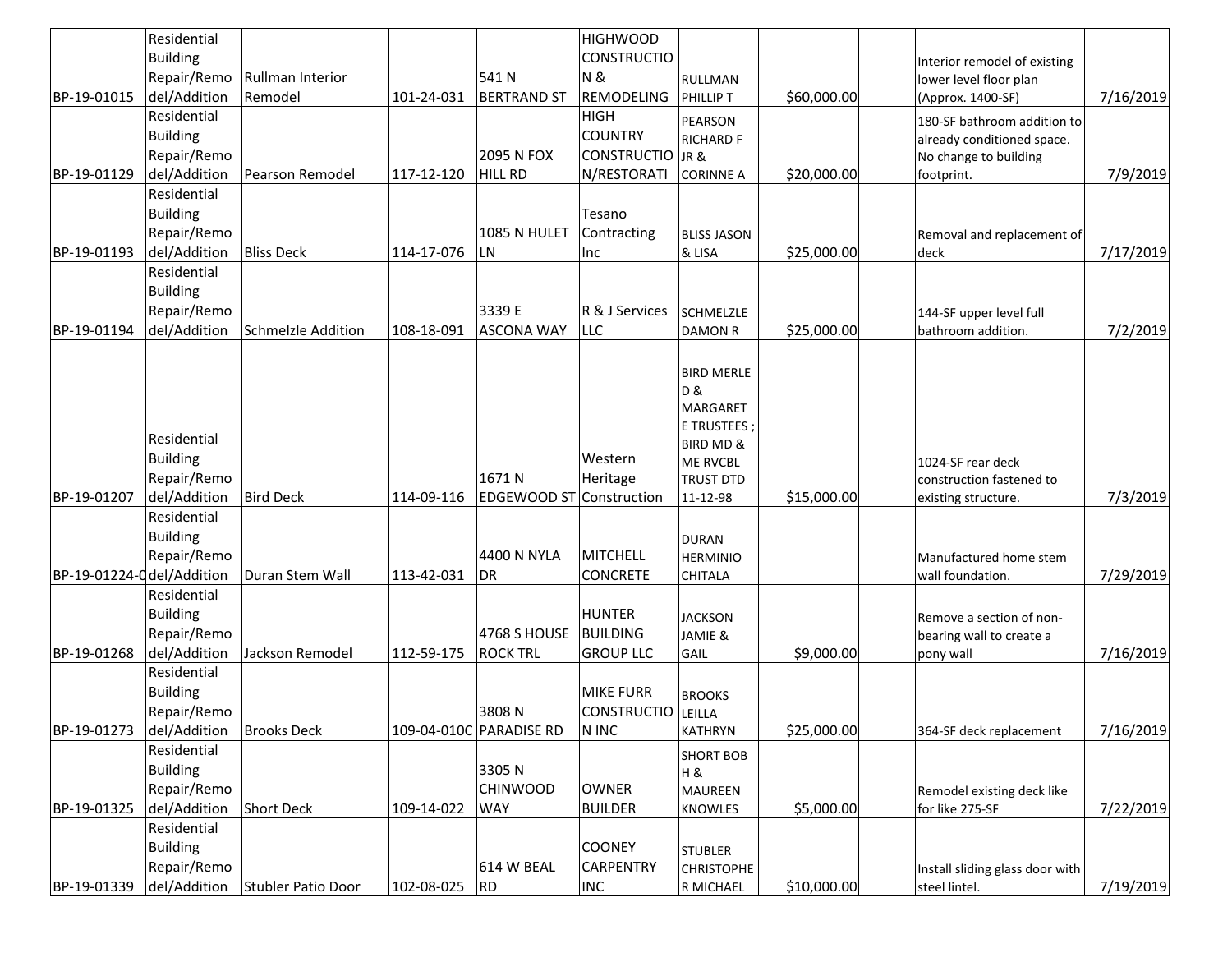|             | Residential          |                            |                |                         |                      |                    |              |                                 |           |
|-------------|----------------------|----------------------------|----------------|-------------------------|----------------------|--------------------|--------------|---------------------------------|-----------|
|             | <b>Building</b>      |                            |                |                         | <b>HIGH CALIBER</b>  |                    |              | Remodel/Reconfigure 256-        |           |
|             | Repair/Remo          | <b>Hutchins Kitchen</b>    |                | 1203 N                  | CONSTRUCTIO HUTCHINS |                    |              | SF kitchen and add powder       |           |
| BP-19-01340 | del/Addition         | Remodel                    | 114-17-032     | <b>WAKONDA ST</b>       | N LLC                | MICHAEL            | \$30,000.00  | room                            | 7/30/2019 |
|             | Residential          |                            |                |                         | <b>COWBOY</b>        |                    |              |                                 |           |
|             | <b>Building</b>      |                            |                |                         | <b>GENERAL</b>       |                    |              | Replace 21' of foundation       |           |
|             | Repair/Remo          |                            |                | 702 W BIRCH             | CONTRACTIN           | 702 BIRCH          |              | on north west corner of         |           |
| BP-19-01380 | del/Addition         | <b>Residential Remodel</b> | 100-13-001     | <b>AVE UNIT 1</b>       | G                    | <b>LLC</b>         | \$5,000.00   | southerly existing structure.   | 7/25/2019 |
|             | Residential          |                            |                | 4201 E                  | <b>OWNER</b>         | <b>SCOTT ERIC</b>  |              | 16-Panel Roof Mounted PV-       |           |
| BP-19-01243 | Photovoltaic         | <b>Scott PV</b>            | 107-18-116     | <b>COBURN DR</b>        | <b>BUILDER</b>       | D & AMY E          | \$8,000.00   | Solar                           | 7/2/2019  |
|             |                      |                            |                |                         | <b>VIVINT SOLAR</b>  | <b>CAIRD</b>       |              |                                 |           |
|             | Residential          |                            |                | 4865 E INDIAN           | DEVELOPER            | <b>THANE &amp;</b> |              | 26-Panel Roof Mounted PV-       |           |
| BP-19-01278 | Photovoltaic         | Caird PV                   | 113-51-064A DR |                         | <b>LLC</b>           | LAURINDA           | \$18,018.00  | Solar                           | 7/3/2019  |
|             |                      |                            |                |                         | <b>PROMETHEUS</b>    | <b>HUGGARD</b>     |              |                                 |           |
|             | Residential          |                            |                | 2998 W                  | <b>RENEWABLES</b>    | <b>RYAN &amp;</b>  |              |                                 |           |
| BP-19-01367 | Photovoltaic         | <b>Huggard PV</b>          | 111-09-003     | <b>WILSON DR</b>        | <b>INC</b>           | <b>HEIDI</b>       |              | Roof mounted PV system          | 7/17/2019 |
|             | Residential          |                            |                | 3815N                   | Rooftop Solar        | <b>RAYMAN</b>      |              | Roof mounted PV system          |           |
| BP-19-01414 | Photovoltaic         | Rayman PV                  |                | 109-04-005A PARADISE RD | <b>LLC</b>           | <b>MEGAN M</b>     | \$25,248.00  | and panel upgrade               | 7/16/2019 |
|             |                      |                            |                |                         |                      | <b>DELAP</b>       |              |                                 |           |
|             |                      |                            |                |                         | PROMETHEUS           | JEFFREY E &        |              |                                 |           |
|             | Residential          |                            |                | 3425 W                  | <b>RENEWABLES</b>    | <b>REBECCA</b>     |              |                                 |           |
| BP-19-01438 | Photovoltaic         | DeLap PV                   | 111-12-074     | <b>WILSON DR</b>        | <b>INC</b>           | <b>CEBALLOS</b>    | \$16,500.00  | Roof mounted PV system          | 7/23/2019 |
|             |                      | Presidio in the Pines-     |                |                         |                      |                    |              |                                 |           |
|             | Residential          | Lot 26E Model 1869         |                |                         |                      | <b>MIRAMONT</b>    |              |                                 |           |
|             | Single Family        | W/alt. 2nd Fl Layout       |                | 2461 W                  | <b>MIRAMONTE</b>     | E PRESIDIO         |              |                                 |           |
| BP-19-01235 | Attached             | #1                         | 112-62-414     | <b>CLEMENT CIR</b>      | <b>ARIZONA LLC</b>   | <b>LLC</b>         | \$149,520.00 | 1869 SFD Attached: 1869 SF      | 7/3/2019  |
|             |                      | Presidio in the Pines-     |                |                         |                      |                    |              |                                 |           |
|             | Residential          | Lot 25E Model Plan         |                |                         |                      | <b>MIRAMONT</b>    |              |                                 |           |
|             | Single Family        | 1869 Alt. 2nd Fl.          |                | 2457W                   | <b>MIRAMONTE</b>     | E PRESIDIO         |              | SFD Attached: 1869 SF           |           |
| BP-19-01236 | Attached             | Layout #1                  | 112-62-413     | <b>CLEMENT CIR</b>      | <b>ARIZONA LLC</b>   | <b>LLC</b>         | \$149,520.00 | 1869 livable 2-story            | 7/3/2019  |
|             |                      | Miramonte at               |                |                         |                      |                    |              |                                 |           |
|             | Residential          | Presidio in the Pines      |                |                         |                      | MIRAMONT           |              |                                 |           |
|             | Single Family        | 5-Lot 29 Model Plan        |                | 2882W                   | <b>MIRAMONTE</b>     | E PRESIDIO         |              | SFD-Attached 2-story 3          |           |
| BP-19-01315 | Attached             | 2215                       | 112-62-544     | <b>PRESIDIO DR</b>      | <b>ARIZONA LLC</b>   | <b>LLC</b>         | \$177,200.00 | 2215 bedroom 2.5 bath           | 7/12/2019 |
|             |                      | Miramonte at               |                |                         |                      |                    |              |                                 |           |
|             | Residential          | Presidio in the Pines      |                |                         |                      | <b>MIRAMONT</b>    |              |                                 |           |
|             | Single Family        | 5-Lot 30 Model Plan        |                | 2880W                   | MIRAMONTE            | E PRESIDIO         |              |                                 |           |
| BP-19-01316 | Attached             | 1715                       | 112-62-545     | <b>PRESIDIO DR</b>      | <b>ARIZONA LLC</b>   | <b>LLC</b>         | \$137,200.00 | 1715 1715 - 2-story 1715 SF     | 7/12/2019 |
|             | Residential          | Presidio in the Pines-     |                |                         |                      | <b>MIRAMONT</b>    |              |                                 |           |
|             | Single Family        | Lot 40E Model Plan         |                | 2494 W                  | <b>MIRAMONTE</b>     | E PRESIDIO         |              |                                 |           |
| BP-19-01375 | Attached             | 1937                       | 112-62-428     | <b>CLEMENT CIR</b>      | <b>ARIZONA LLC</b>   | LLC                | \$154,960.00 | 1937 New SFD Attached.: 1937    | 7/19/2019 |
|             | Residential          | Presidio in the Pines-     |                |                         |                      | <b>MIRAMONT</b>    |              |                                 |           |
|             | <b>Single Family</b> | Lot 39E Model Plan         |                | 2490W                   | <b>MIRAMONTE</b>     | E PRESIDIO         |              |                                 |           |
| BP-19-01376 | Attached             | 1937                       | 112-62-427     | <b>CLEMENT CIR</b>      | <b>ARIZONA LLC</b>   | LLC                | \$154,960.00 | 1937 New SFD Attached.: 1937 SF | 7/19/2019 |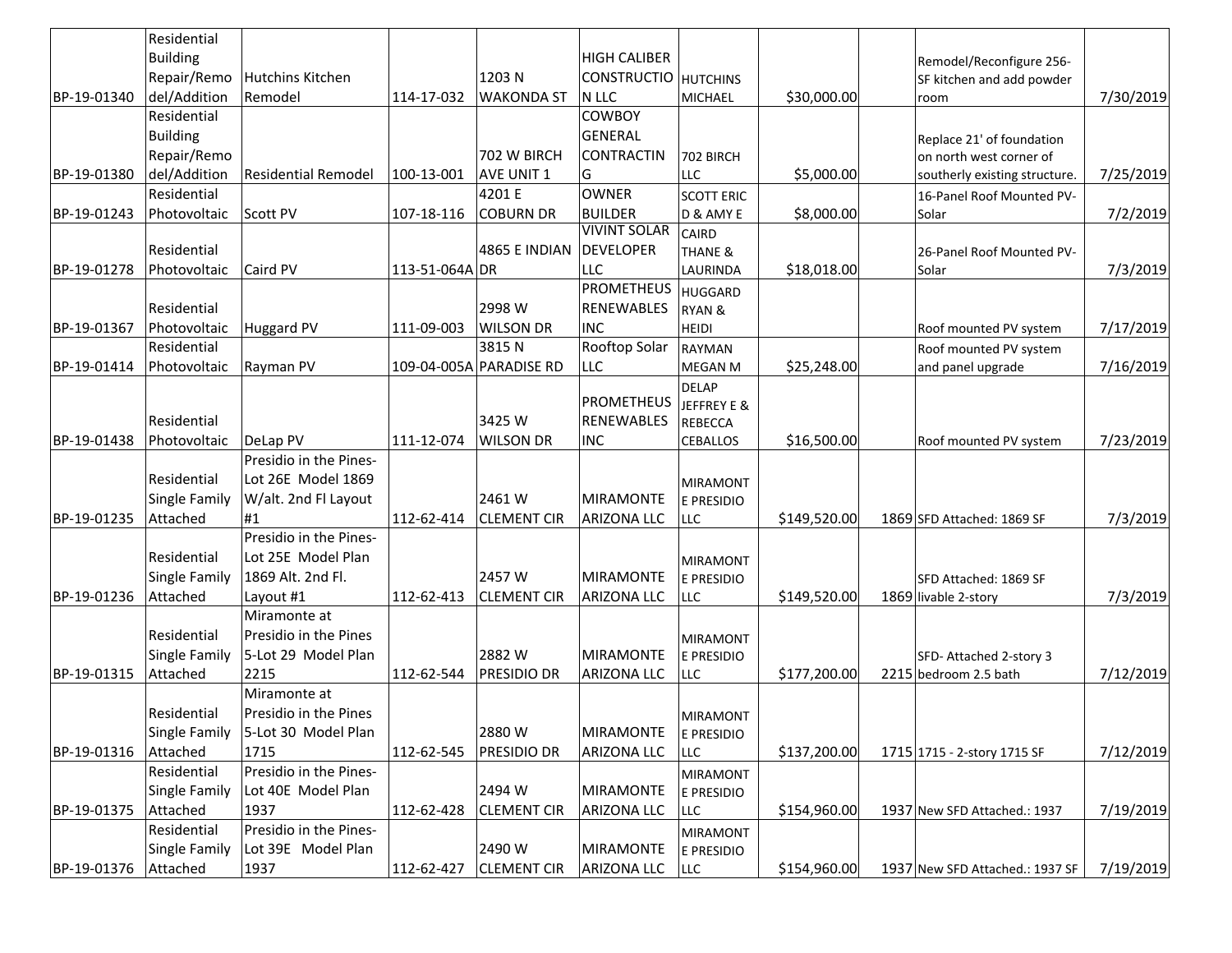|                      |               |                        |               |                        | Reve Design &      | ZENIUK              |              |                                 |           |
|----------------------|---------------|------------------------|---------------|------------------------|--------------------|---------------------|--------------|---------------------------------|-----------|
|                      | Residential   | Zeniuk SFH Estates at  |               | 3060 S                 | <b>Custom</b>      | <b>NIKOLA &amp;</b> |              |                                 |           |
|                      |               |                        |               |                        |                    | MARILYN             |              |                                 |           |
|                      | Single Family | Pine Canyon Unit 5-    |               | <b>SOLITAIRES</b>      | Construction       | <b>TRUST DTD</b>    |              |                                 |           |
| BP-19-00489          | Detached      | lot 353                | 105-10-480    | <b>CANYON DR</b>       | LLC                | 12-12-14            | \$820,000.00 | 3710 Single Family Dwelling: 1- | 7/24/2019 |
|                      | Residential   | Ridgecrest Rental of   |               | 2272W                  |                    | <b>FOLEY</b>        |              |                                 |           |
|                      | Single Family | Flagstaff SFH Presidio |               | <b>MISSION</b>         | <b>EARTH PRO</b>   | MABEL               |              | Single Family Dwelling: 3-      |           |
| BP-19-00827          | Detached      | in the Pines-Lot 10C   | 112-62-349    | <b>TIMBER CIR</b>      | <b>EXCAVATING</b>  | <b>PAULINE</b>      | \$150,000.00 | 1565 BR; 1565-SF Livable;       | 7/30/2019 |
|                      | Residential   | Axxo LLC SFH           |               | 2248 W                 |                    |                     |              |                                 |           |
|                      | Single Family | Presidio in the Pines- |               | <b>MISSION</b>         | <b>EARTH PRO</b>   |                     |              |                                 |           |
| BP-19-00828          | Detached      | Lot 4C                 | 112-62-343    | <b>TIMBER CIR</b>      | <b>EXCAVATING</b>  | <b>AXXO LLC</b>     | \$150,000.00 | 1521 Single Family Dwelling: 1- | 7/16/2019 |
|                      | Residential   | Presidio in the Pines- |               |                        |                    | <b>MIRAMAR</b>      |              |                                 |           |
|                      | Single Family | Lot 317 (115B) Model   |               | 2583 W POLLO MIRAMONTE |                    | <b>VENTURES</b>     |              |                                 |           |
| BP-19-00902          | Detached      | Plan 2013              | 112-62-317    | <b>CIR</b>             | <b>ARIZONA LLC</b> | LLC                 | \$161,040.00 | 2013 2-story 2013 SF            | 7/2/2019  |
|                      | Residential   | Crestview-Lot 118      |               | 2710W                  |                    |                     |              |                                 |           |
|                      | Single Family | Model Plan CV1669      |               | ADIRONDACK             | <b>CAPSTONE</b>    | <b>CRESTVIEW</b>    |              |                                 |           |
| BP-19-01183          | Detached      | W/no Options           | 112-01-141    | <b>AVE</b>             | <b>HOMES LLC</b>   | 31 LLC              | \$100,140.00 | 1669 SFD detached - Model       | 7/1/2019  |
|                      |               |                        |               |                        |                    | <b>WOODY</b>        |              |                                 |           |
|                      | Residential   | Presidio in the Pines- |               |                        |                    | <b>MOUNTAIN</b>     |              |                                 |           |
|                      | Single Family | Lot 34C Model Plan     |               | 2445 W BRUCE MIRAMONTE |                    | <b>HOLDINGS</b>     |              | <b>Single Family Dwelling</b>   |           |
| BP-19-01234          | Detached      | 2071                   | 112-62-373    | <b>BALLE DR</b>        | <b>ARIZONA LLC</b> | <b>LLC</b>          | \$165,680.00 | 2071 Detached: 2-story 2071 SF  | 7/3/2019  |
|                      |               | Presidio in the Pines- |               |                        |                    |                     |              |                                 |           |
|                      |               | Lot 33C Model Plan     |               |                        |                    | <b>WOODY</b>        |              |                                 |           |
|                      | Residential   | 2071 W/granny Flat     |               |                        |                    | <b>MOUNTAIN</b>     |              |                                 |           |
|                      | Single Family | and Optional           |               | 2441 W BRUCE MIRAMONTE |                    | <b>HOLDINGS</b>     |              | <b>Single Family Dwelling</b>   |           |
| BP-19-01377          | Detached      | Covered Porch          | 112-62-372    | <b>BALLE DR</b>        | <b>ARIZONA LLC</b> | <b>LLC</b>          | \$165,680.00 | 2071 Detached: 2-story 2071 SF  | 7/19/2019 |
|                      |               |                        |               |                        |                    | <b>WOODY</b>        |              |                                 |           |
|                      | Residential   | Presidio in the Pines- |               | 2424 W                 |                    | <b>MOUNTAIN</b>     |              |                                 |           |
|                      | Single Family | Lot 46C Model Plan     |               | <b>MISSION</b>         | <b>MIRAMONTE</b>   | <b>HOLDINGS</b>     |              | New SFD Detached: 2-story       |           |
| BP-19-01378          | Detached      | 1996                   | 112-62-385    | <b>TIMBER CIR</b>      | <b>ARIZONA LLC</b> | <b>LLC</b>          | \$159,680.00 | 1996 1996 SF                    | 7/25/2019 |
|                      | Residential   | Presidio in the Pines- |               |                        |                    | <b>MIRAMAR</b>      |              |                                 |           |
|                      | Single Family | Lot 18C Model Plan     |               |                        | <b>MIRAMONTE</b>   | <b>VENTURES</b>     |              | Single Family Dwelling -        |           |
| BP-19-01379          | Detached      | 1459                   | 112-62-357    | 2386 W CJ DR           | <b>ARIZONA LLC</b> | <b>LLC</b>          | \$116,720.00 | 1459 Detached: 1-story 1459 SF. | 7/18/2019 |
|                      |               | Crestview-Lot 93       |               |                        |                    |                     |              |                                 |           |
|                      | Residential   | Model Plan CV1158      |               |                        |                    |                     |              |                                 |           |
|                      | Single Family | W/ Master Bedroom      |               | 1524 S TALLEY CAPSTONE |                    | <b>CRESTVIEW</b>    |              | Single Family Dwelling: 1446    |           |
| BP-19-01387 Detached |               | Option                 | 112-01-116 LN |                        | <b>HOMES LLC</b>   | 31 LLC              | \$86,760.00  | 1446 SF                         | 7/17/2019 |
|                      |               |                        |               |                        |                    |                     |              |                                 |           |
|                      |               |                        |               |                        |                    | PARAFINIUK          |              |                                 |           |
|                      |               |                        |               | 2149 W                 |                    | JACOB &             |              | Tear off reroof no wood         |           |
| BP-19-01320          | Roofing       | Parafiniuk Roof        | 112-49-042    | <b>TOPEKA AVE</b>      | Prowest            | <b>MOLLY IRMA</b>   | \$11,000.00  | shakes or shingles              | 7/24/2019 |
|                      |               |                        |               | 2900 N                 | Behmer             | <b>KASHINSKI</b>    |              | Tear off reroof no wood         |           |
| BP-19-01346          | Roofing       | Kachinski Roof         | 109-10-104    | <b>CENTER ST</b>       | Industries Inc     | DAVID M             | \$12,000.00  | shakes or shingles allowed      | 7/1/2019  |
|                      |               |                        |               | 740 N INLAND           | <b>HAVASU</b>      | <b>FORSBERG</b>     |              | Tear off reroof no wood         |           |
| BP-19-01348 Roofing  |               | Forsberg Roof          | 114-13-014    | <b>SHORES DR</b>       | <b>ROOFING</b>     | JASON               | \$25,000.00  | shakes or shingles allowed      | 7/1/2019  |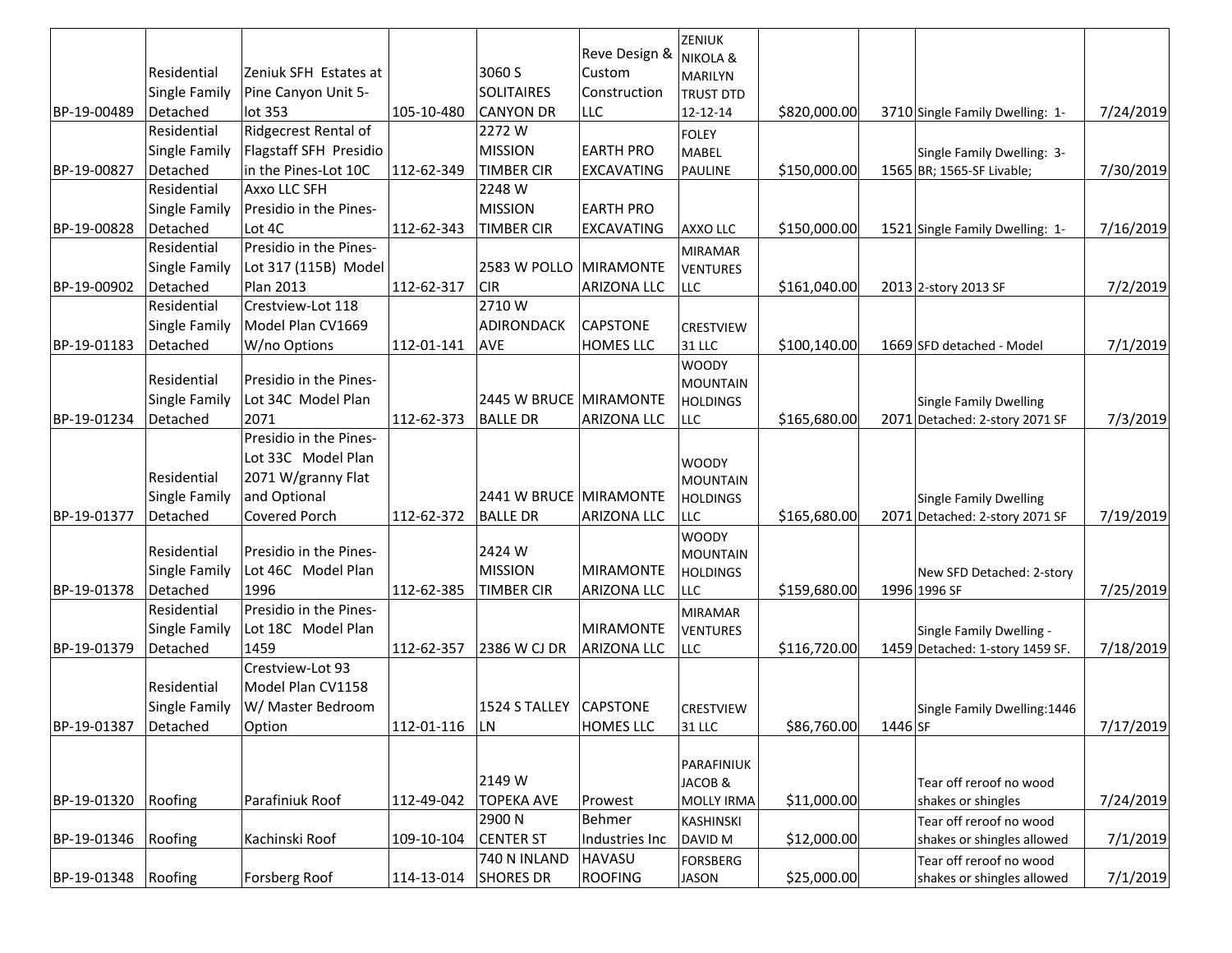|                     |         |                            |                       | 6245 E                       | <b>IDEAL</b>       | JI JACK &         |             | Tear off/reroof-no wood    |           |
|---------------------|---------|----------------------------|-----------------------|------------------------------|--------------------|-------------------|-------------|----------------------------|-----------|
| BP-19-01357         | Roofing | Ji Re-roof                 | 117-29-129            | ABINEAU                      | <b>ROOFING INC</b> | <b>LAURA</b>      | \$12,000.00 | shakes or shingles allowed | 7/2/2019  |
|                     |         |                            |                       |                              |                    | <b>WILSON</b>     |             |                            |           |
|                     |         |                            |                       |                              |                    | LAURI &           |             |                            |           |
|                     |         |                            |                       |                              |                    | <b>DENNIS</b>     |             |                            |           |
|                     |         |                            |                       |                              |                    | <b>FAMILY</b>     |             |                            |           |
|                     |         |                            |                       | 517 W BIRCH                  |                    | <b>TRUST DTD</b>  |             | Tear off/reroof-no wood    |           |
| BP-19-01359         | Roofing | Wilson Re-roof             | 100-17-018            | <b>AVE</b>                   | Surebuild LLC      | $3 - 12 - 10$     | \$2,900.00  | shakes or shingles allowed | 7/3/2019  |
|                     |         |                            |                       |                              |                    |                   |             |                            |           |
|                     |         |                            |                       |                              |                    | COLONY-JO         |             |                            |           |
|                     |         |                            |                       |                              |                    | <b>DON</b>        |             |                            |           |
|                     |         |                            |                       |                              |                    | <b>MANUFACT</b>   |             |                            |           |
|                     |         |                            |                       | 4950 E EMPIRE High Elevation |                    | <b>URED HOME</b>  |             | Tear off/reroof-no wood    |           |
| BP-19-01362         | Roofing | <b>Residential Re-roof</b> | 113-55-006            | <b>AVF</b>                   | <b>Roofing LLC</b> | COMM LLC          | \$3,600.00  | shakes or shingles allowed | 7/2/2019  |
|                     |         |                            |                       | 817 W SANTA                  | <b>OWNER</b>       | NEWBERRY          |             | Tear off/reroof-no wood    |           |
| BP-19-01382         | Roofing | Newberry Re-roof           | 100-25-001            | <b>FE AVE</b>                | <b>BUILDER</b>     | <b>JAMESE</b>     | \$4,000.00  | shakes or shingles allowed | 7/3/2019  |
|                     |         |                            |                       |                              |                    | ANDERSON          |             |                            |           |
|                     |         |                            |                       |                              |                    | JASON R &         |             |                            |           |
|                     |         |                            |                       | 1599 E CASTLE                |                    | <b>CHRISTINE</b>  |             | Tear off/reroof-no wood    |           |
| BP-19-01383         | Roofing | Anderson Re-roof           | 105-10-018            | <b>HILLS DR</b>              |                    | M                 | \$4,000.00  | shakes or shingles allowed | 7/3/2019  |
|                     |         |                            |                       |                              | <b>POLARIS</b>     |                   |             |                            |           |
|                     |         |                            |                       | 4057 S                       | <b>RESTORATION</b> | <b>STOCKERT</b>   |             | Tear off/reroof-no wood    |           |
| BP-19-01384         | Roofing | Stockert Re-roof           | 105-06-083            | <b>KENDALL ST</b>            | <b>INC</b>         | <b>LAUREN K</b>   | \$4,000.00  | shakes or shingles allowed | 7/3/2019  |
|                     |         |                            |                       | 1740 W                       | <b>POLARIS</b>     | <b>SAHL KELLY</b> |             |                            |           |
|                     |         |                            |                       | <b>STEVANNA</b>              | <b>RESTORATION</b> | D & JASON         |             | Tear off/reroof-no wood    |           |
| BP-19-01385         | Roofing | Sahl Re-roof               | 102-10-006            | <b>WAY</b>                   | <b>INC</b>         | W                 | \$4,000.00  | shakes or shingles allowed | 7/3/2019  |
|                     |         |                            |                       |                              | <b>POLARIS</b>     |                   |             |                            |           |
|                     |         |                            |                       | 2437 E ELDER                 | <b>RESTORATION</b> |                   |             |                            |           |
|                     |         |                            |                       |                              |                    | <b>RODRIGUEZ</b>  |             | Tear off/reroof-no wood    |           |
| BP-19-01386         | Roofing | Rodriguez Re-roof          | 108-33-004            | DR                           | <b>INC</b>         | <b>MELISSA</b>    | \$4,000.00  | shakes or shingles allowed | 7/3/2019  |
|                     |         |                            |                       |                              |                    | <b>SMITH DANA</b> |             |                            |           |
|                     |         |                            |                       | 397 W CATTLE                 | <b>IDEAL</b>       | <b>P&amp;</b>     |             | Tear off/reroof-no wood    |           |
| BP-19-01390         | Roofing | Smith Re-roof              | 112-48-097            | <b>DRIVE TRL</b>             | <b>ROOFING INC</b> | <b>GRETCHEN A</b> | \$9,500.00  | shakes or shingles allowed | 7/8/2019  |
|                     |         |                            |                       |                              |                    |                   |             |                            |           |
|                     |         |                            |                       |                              |                    | <b>FRAKES</b>     |             |                            |           |
|                     |         |                            |                       | 3423N                        | <b>IDEAL</b>       | JAMES D &         |             | Tear off/reroof-no wood    |           |
| BP-19-01391 Roofing |         | Frakes Re-roof             | 108-02-099            | <b>WAYMAN ST</b>             | <b>ROOFING INC</b> | <b>BARBARA M</b>  | \$11,700.00 | shakes or shingles allowed | 7/8/2019  |
|                     |         |                            |                       | 3207 N                       | <b>BIG SKY</b>     | PEREZ WEN         |             | Tear off/reroof-no wood    |           |
| BP-19-01405         | Roofing | Perez Re-roof              | 108-03-042            | <b>SCHEVENE</b>              | <b>ROOFING INC</b> |                   | \$8,550.00  | shakes or shingles allowed | 7/8/2019  |
|                     |         |                            |                       | 6802 E                       | <b>BIG SKY</b>     | MANDUSHE          |             | Tear off/reroof-no wood    |           |
| BP-19-01406         | Roofing | Mandushev Re-roof          | 117-27-125            | <b>ANAZAZI DR</b>            | <b>ROOFING INC</b> | V GEORGI          | \$8,000.00  | shakes or shingles allowed | 7/8/2019  |
|                     |         |                            |                       | 5520N                        | MATT'S             |                   |             |                            |           |
|                     |         |                            |                       | <b>COUNTRY</b>               | <b>DRYWALL</b>     |                   |             |                            |           |
| BP-19-01417         | Roofing |                            | 117-10-021            | <b>CLUB DR</b>               | <b>PATCH INC</b>   | LOS PALMAS        | \$10,000.00 | Tear off/reroof-no wood    | 7/10/2019 |
|                     |         | Vogel Re-roof              |                       |                              |                    | IV LLC            |             | shakes or shingles allowed |           |
|                     |         |                            |                       |                              | <b>NOAH'S ARK</b>  |                   |             |                            |           |
|                     |         |                            |                       | 3715N                        | <b>ROOFING CO</b>  | <b>DAT DIRT</b>   |             | Tear off/reroof-no woods   |           |
| BP-19-01418         | Roofing | NiMarco's Re-roof          | 113-23-004G KASPAR DR |                              | <b>INC</b>         | <b>LLC</b>        | \$11,000.00 | shakes or shingles allowed | 7/10/2019 |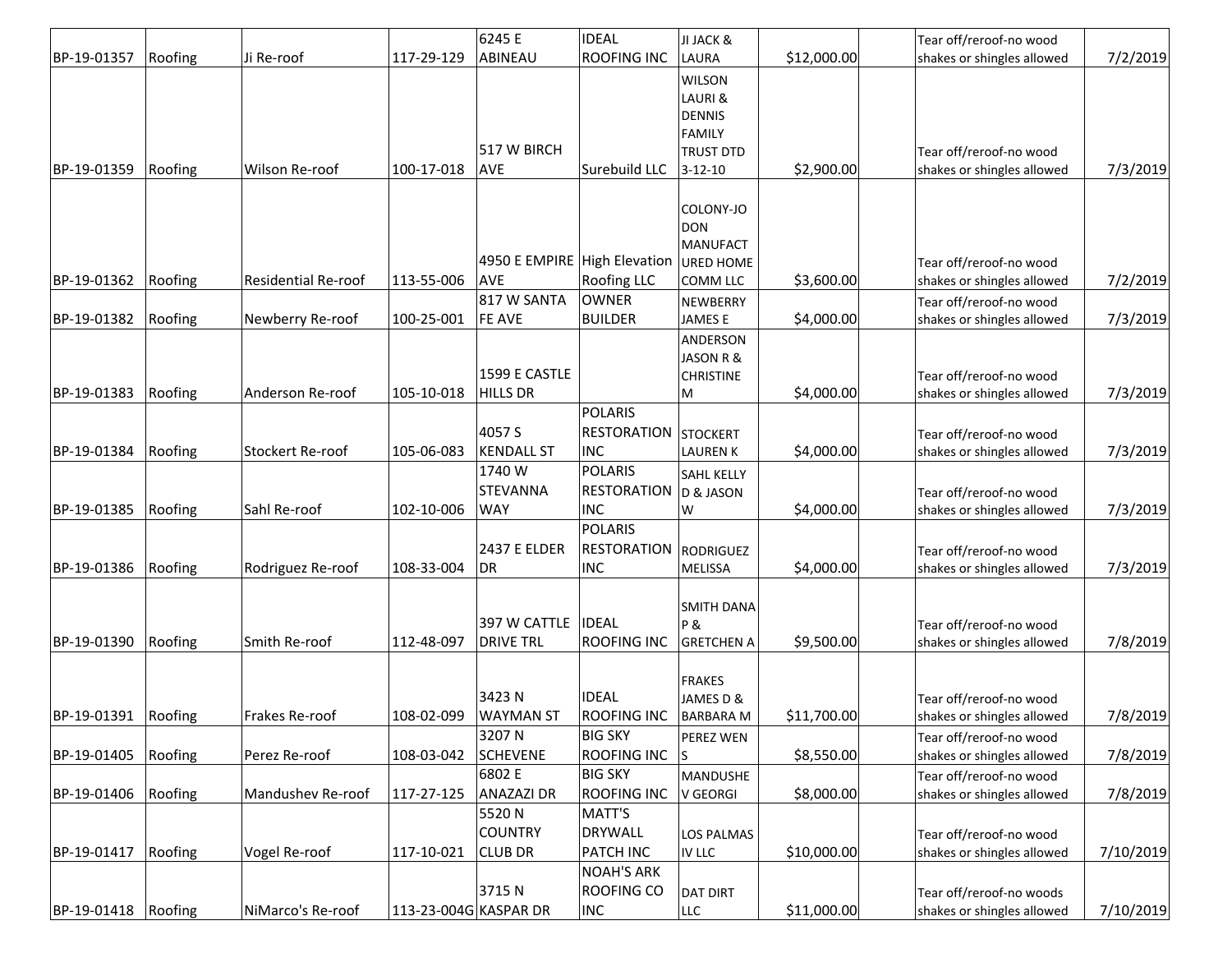|                     |         |                                 |                      |                     | <b>IDEAL</b>             | LABENZ                |             |                                                       |           |
|---------------------|---------|---------------------------------|----------------------|---------------------|--------------------------|-----------------------|-------------|-------------------------------------------------------|-----------|
| BP-19-01421         | Roofing | Labenz Re-roof                  | 114-17-060           | 970 N HULET<br>LN   | <b>ROOFING INC</b>       | MICHAEL J &<br>ANNA G | \$13,600.00 | Tear off/reroof-no wood<br>shakes or shingles allowed | 7/10/2019 |
|                     |         |                                 |                      |                     |                          |                       |             |                                                       |           |
|                     |         |                                 |                      |                     |                          | <b>ISAACS</b>         |             |                                                       |           |
|                     |         |                                 |                      |                     |                          | JOANNE                |             |                                                       |           |
|                     |         |                                 |                      | 805 W               |                          | REVOCABLE<br>LIVING   |             |                                                       |           |
|                     |         |                                 |                      | COCONINO            | <b>IDEAL</b>             | <b>TRUST DTD</b>      |             | Tear off/reroof-no wood                               |           |
| BP-19-01422         | Roofing | Isaacs Re-roof                  | 100-31-001G AVE      |                     | <b>ROOFING INC</b>       | 11-21-14              | \$6,480.00  | shakes or shingles allowed                            | 7/10/2019 |
|                     |         |                                 |                      |                     |                          | <b>KUCHAREK</b>       |             |                                                       |           |
|                     |         |                                 |                      |                     |                          | MARK R &              |             |                                                       |           |
|                     |         |                                 |                      | 2242W               |                          | OJEDA-                |             |                                                       |           |
|                     |         |                                 |                      | <b>ADIRONDACK</b>   | <b>LCR ROOFING</b>       | <b>KUCHAREK</b>       |             | Tear off/reroof-no wood                               |           |
| BP-19-01427         | Roofing | Kucharek Re-roof                | 112-49-100           | <b>AVE</b>          | <b>INC</b>               | <b>NORMA</b>          | \$10,545.00 | shakes or shingles allowed                            | 7/11/2019 |
|                     |         |                                 |                      |                     |                          | <b>CULLY</b>          |             |                                                       |           |
|                     |         |                                 |                      |                     |                          | <b>EDWARD H</b>       |             |                                                       |           |
|                     |         |                                 |                      | 940N                |                          | &                     |             |                                                       |           |
|                     |         |                                 |                      | <b>SINAGUA</b>      | <b>HAVASU</b>            | <b>JOSEPHINE</b>      |             | Tear off/reroof-no wood                               |           |
| BP-19-01432         | Roofing | Cully Re-roof                   | 106-11-020           | <b>HEIGHTS DR</b>   | <b>ROOFING</b>           | S CPWROS              | \$12,000.00 | shakes or shingles allowed                            | 7/12/2019 |
|                     |         |                                 |                      |                     |                          | <b>BURY</b>           |             |                                                       |           |
|                     |         |                                 |                      |                     |                          | <b>JANEEN</b>         |             |                                                       |           |
|                     |         |                                 |                      |                     |                          | LIVING                |             |                                                       |           |
|                     |         |                                 |                      |                     | <b>POLARIS</b>           | <b>TRUST</b>          |             |                                                       |           |
|                     |         |                                 |                      | 510 E               | RESTORATION   DATED 8-7- |                       |             | Tear off/reroof-no wood                               |           |
| BP-19-01435         | Roofing | <b>Bury Re-roof</b>             | 105-13-021           | <b>BENNETT DR</b>   | <b>INC</b>               | 18                    | \$4,000.00  | shakes or shingles allowed                            | 7/12/2019 |
|                     |         |                                 |                      |                     |                          | <b>EDA</b>            |             |                                                       |           |
|                     |         | <b>EDA Investments LLC</b>      |                      | 909 N SAN           | LELAND                   | <b>INVESTMEN</b>      |             | Tear off/reroof-no wood                               |           |
| BP-19-01444         | Roofing | Re-roof                         | 101-02-003C          | <b>FRANCISCO ST</b> | <b>ROOFING</b>           | TS LLC                | \$14,925.00 | shakes or shingles allowed                            | 7/15/2019 |
|                     |         |                                 |                      |                     | COCONINO                 | <b>LOCKWOOD</b>       |             |                                                       |           |
|                     |         |                                 |                      | 1916 N              | <b>ROOFING</b>           | DAVID J &             |             | Tear off/reroof-no wood                               |           |
| BP-19-01445         | Roofing | Lockwood Re-roof                | 107-03-073           | <b>SECOND ST</b>    | COMPANY                  | ANNA L                | \$7,900.00  | shakes or shingles allowed                            | 7/15/2019 |
|                     |         |                                 |                      |                     |                          | PAFFENBAR             |             |                                                       |           |
|                     |         |                                 |                      | <b>1931 E LINDA</b> | OWNER                    | <b>GERT LINK</b>      |             | Tear off/reroof-no wood                               |           |
| BP-19-01448         | Roofing | Paffenbarger Re-roof            | 109-12-006B VISTA DR |                     | <b>BUILDER</b>           | & JANET M             | \$1,850.00  | shakes or shingles allowed                            | 7/15/2019 |
|                     |         |                                 |                      |                     | Lionheart                | <b>CAMPUS</b>         |             |                                                       |           |
|                     |         |                                 |                      |                     | <b>Building and</b>      | <b>CREST AT</b>       |             |                                                       |           |
|                     |         | Campus Crest at                 |                      | 550 S               | Investments              | <b>FLAGSTAFF</b>      |             | Tear off/reroof-no wood                               |           |
| BP-19-01449         | Roofing | Flagstaff LLC Re-roof           | 104-19-116           | <b>WINDSOR LN</b>   | <b>LLC</b>               | <b>LLC</b>            | \$4,000.00  | shakes or shingles allowed                            | 7/15/2019 |
|                     |         |                                 |                      |                     | Lionheart                |                       |             |                                                       |           |
|                     |         |                                 |                      |                     | <b>Building and</b>      | VANPEURSE             |             |                                                       |           |
|                     |         |                                 |                      | 4426 E RUSTIC       | Investments              | M ROBERT S            |             | Tear off/reroof-no wood                               |           |
| BP-19-01450 Roofing |         | Vanpeursem Re-roof   117-20-047 |                      | <b>KNOLLS LN</b>    | <b>LLC</b>               | & MARY T              | \$11,100.00 | shakes or shingles allowed                            | 7/15/2019 |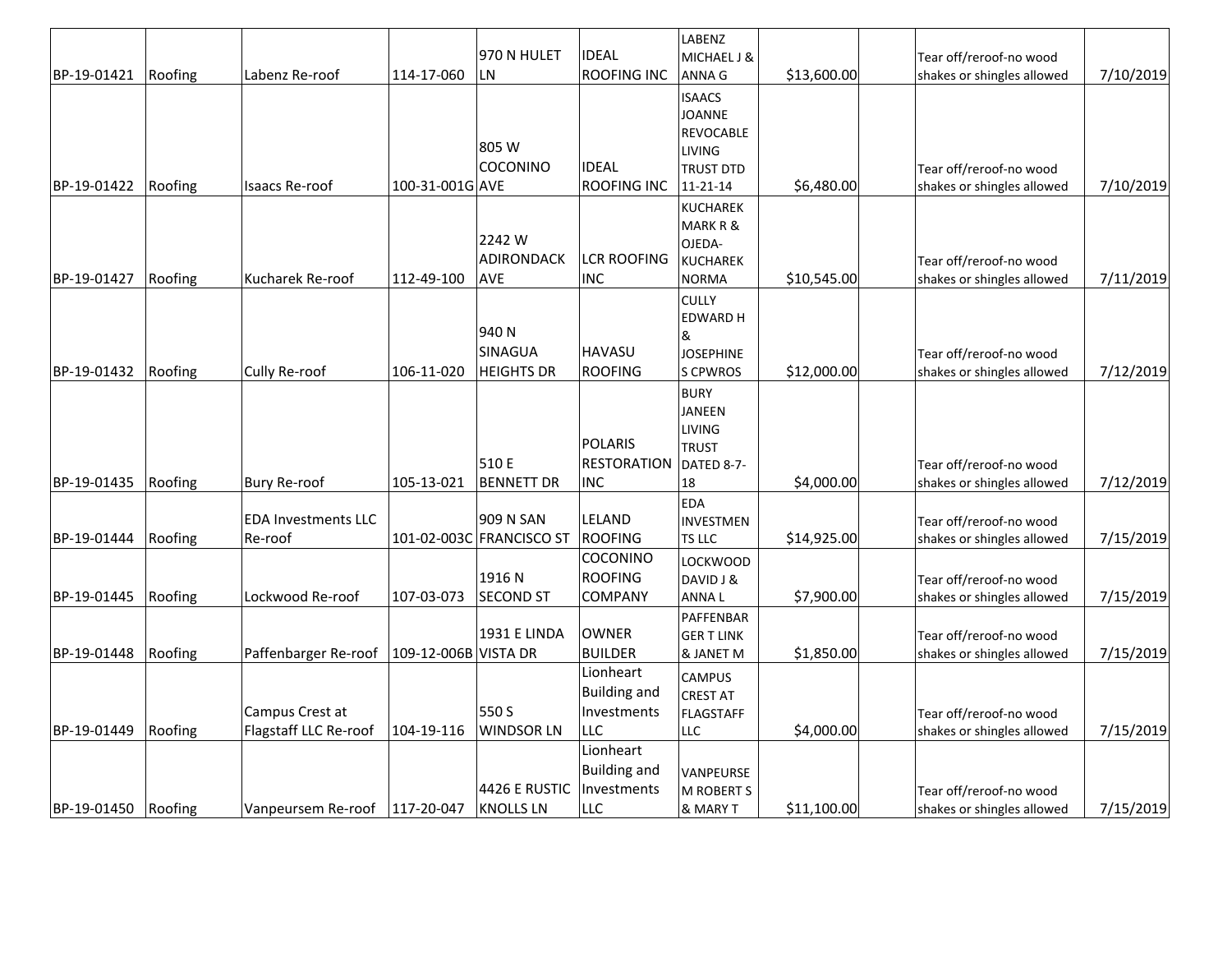|             |         |                            |                       |                                 |                     | LAURIDSEN                          |             |                                                       |           |
|-------------|---------|----------------------------|-----------------------|---------------------------------|---------------------|------------------------------------|-------------|-------------------------------------------------------|-----------|
|             |         |                            |                       |                                 |                     | <b>HANS</b>                        |             |                                                       |           |
|             |         |                            |                       |                                 |                     | SEPARATE                           |             |                                                       |           |
|             |         |                            |                       | 4927 E                          | POLARIS             | <b>PROPERTY</b>                    |             |                                                       |           |
|             |         |                            |                       | MOUNT                           | <b>RESTORATION</b>  | <b>TRUST DTD</b>                   |             | Tear off/reroof-no wood                               |           |
| BP-19-01451 | Roofing | Lauridsen Re-roof          | 114-12-005            | PLEASANT DR                     | <b>INC</b>          | $10 - 21 - 13$                     | \$10,000.00 | shakes or shingles allowed                            | 7/15/2019 |
|             |         |                            |                       |                                 |                     | <b>BENTLEY</b>                     |             |                                                       |           |
|             |         |                            |                       | 2148 W                          | <b>LCR ROOFING</b>  | <b>ROBERT L &amp;</b>              |             | Tear off/reroof-no wood                               |           |
| BP-19-01463 | Roofing | <b>Bentley Re-roof</b>     | 112-49-075            | <b>ALASKA AVE</b>               | <b>INC</b>          | <b>ROWENAI</b>                     | \$7,500.00  | shakes or shingle allowed                             | 7/17/2019 |
|             |         |                            |                       |                                 | <b>IDEAL</b>        | <b>KATTE ALAN</b>                  |             |                                                       |           |
|             |         |                            |                       | 1274W                           |                     | <b>J &amp; CYNTHIA</b>             |             | Tear off/reroof-no wood                               |           |
| BP-19-01464 | Roofing | Katte Re-roof              | 112-51-146            | <b>WESTON TRL</b>               | <b>ROOFING INC</b>  | A                                  | \$9,130.00  | shakes or shingles allowed                            | 7/17/2019 |
|             |         |                            |                       |                                 |                     | <b>MACK</b>                        |             |                                                       |           |
|             |         |                            |                       | 302 S VERDE                     | <b>IDEAL</b>        | <b>PAULA</b>                       |             |                                                       |           |
|             |         |                            |                       |                                 |                     | TRUST DTD 7-                       |             | Tear off/reroof-no wood                               |           |
| BP-19-01465 | Roofing | Mack Re-roof               | 104-01-006            | <b>ST</b>                       | <b>ROOFING INC</b>  | $21 - 17$                          | \$6,000.00  | shakes or shingles allowed                            | 7/17/2019 |
|             |         |                            |                       |                                 |                     | <b>FLAGSTAFF</b>                   |             |                                                       |           |
|             |         | Flagstaff Birthing         |                       | 401 W ASPEN                     | <b>IDEAL</b>        | <b>BIRTH &amp;</b>                 |             | Tear off/reroof-no wood                               |           |
| BP-19-01466 | Roofing | Center Re-roof             | 100-22-016            | AVE                             | <b>ROOFING INC</b>  | <b>WOMENS</b><br><b>HEALTH INC</b> | \$11,700.00 | shakes or shingles allowed                            | 7/17/2019 |
|             |         |                            |                       |                                 |                     |                                    |             |                                                       |           |
|             |         |                            |                       |                                 |                     | <b>RYAN KEITH</b>                  |             |                                                       |           |
|             |         |                            |                       | 1160N                           | <b>BIG SKY</b>      | THOMAS &<br>SARA                   |             | Tear off/reroof-no wood                               |           |
| BP-19-01469 | Roofing | Ryan Re-roof               | 102-11-031            | <b>ROCKRIDGE RD ROOFING INC</b> |                     | <b>BENDEL</b>                      | \$12,000.00 | shakes or shingles allowed                            | 7/18/2019 |
|             |         |                            |                       | 1450W                           | <b>BIG SKY</b>      |                                    |             |                                                       |           |
| BP-19-01470 | Roofing | Coleman Re-roof            | 112-35-001A KAIBAB LN |                                 | <b>ROOFING INC</b>  | WESTGLEN<br>MHP LLC                | \$5,500.00  | Tear off/reroof-no wood<br>shakes or shingles allowed | 7/18/2019 |
|             |         |                            |                       |                                 |                     |                                    |             |                                                       |           |
|             |         |                            |                       |                                 | Lionheart           |                                    |             |                                                       |           |
|             |         |                            |                       |                                 | <b>Building and</b> |                                    |             |                                                       |           |
|             |         |                            |                       | 3801 E                          | Investments         | <b>CLEVER</b>                      |             | Tear off/reroof-no wood                               |           |
| BP-19-01473 | Roofing | <b>Residential Re-roof</b> | 107-18-033            | <b>THRUSH LN</b>                | LLC                 | <b>CORY PJR</b>                    | \$6,000.00  | shakes or shingles allowed                            | 7/18/2019 |
|             |         |                            |                       |                                 | Lionheart           |                                    |             |                                                       |           |
|             |         |                            |                       | 3820 S                          | <b>Building and</b> |                                    |             |                                                       |           |
|             |         |                            |                       | <b>AMERICA</b>                  | Investments         |                                    |             | Tear off/reroof-no wood                               |           |
| BP-19-01474 | Roofing | Xiaoyi Re-roof             | 112-51-083A WEST TRL  |                                 | LLC                 | <b>LIU XIAOYI</b>                  | \$10,000.00 | shakes or shingles allowed                            | 7/18/2019 |
|             |         |                            |                       |                                 | Lionheart           |                                    |             |                                                       |           |
|             |         |                            |                       |                                 | <b>Building and</b> | <b>WILDWOOD</b>                    |             |                                                       |           |
|             |         |                            |                       | 2401 W ROUTE Investments        |                     | <b>HILLS MHC</b>                   |             | Tear off/reroof-no wood                               |           |
| BP-19-01475 | Roofing | Residential Re-roof        | 112-01-005            | 66 UNIT 16                      | <b>LLC</b>          | <b>LLC</b>                         | \$6,500.00  | shakes or shingles allowed                            | 7/18/2019 |
|             |         |                            |                       |                                 | Lionheart           |                                    |             |                                                       |           |
|             |         |                            |                       |                                 | <b>Building and</b> | GRAY                               |             |                                                       |           |
|             |         |                            |                       | 3608 N TINDLE                   | Investments         | PAMELA &                           |             | Tear off/reroof-no wood                               |           |
| BP-19-01476 | Roofing | Gray Re-roof               | 108-03-175            | <b>BLVD</b>                     | LLC                 | <b>BRIAN</b>                       | \$8,500.00  | shakes or shingles allowed                            | 7/18/2019 |
|             |         |                            |                       |                                 | Lionheart           |                                    |             |                                                       |           |
|             |         |                            |                       |                                 | <b>Building and</b> | <b>HUDENKO</b>                     |             |                                                       |           |
|             |         |                            |                       | 2544 N RIO DE                   | Investments         | <b>VICTOR &amp;</b>                |             | Tear off/reroof-no wood                               |           |
| BP-19-01477 | Roofing | Hudenko Re-roof            | 117-23-008            | <b>FLAG DR</b>                  | <b>LLC</b>          | <b>CAROL L</b>                     | \$11,100.00 | shakes or shingles allowed                            | 7/18/2019 |
|             |         |                            |                       |                                 |                     |                                    |             |                                                       |           |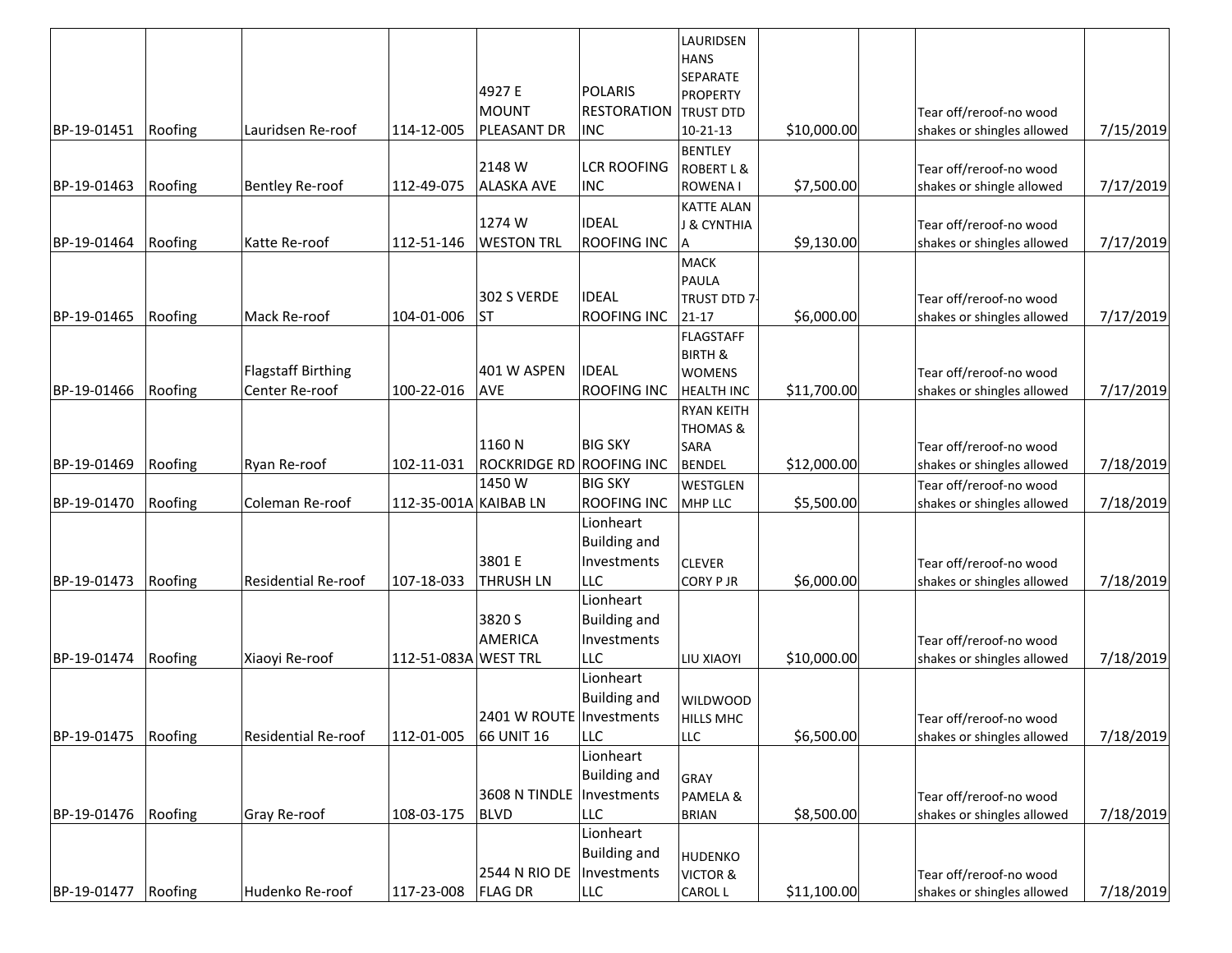|                     |         |                            |            |                      | <b>POLARIS</b>               | <b>DEMMERT</b>              |             |                                                       |           |
|---------------------|---------|----------------------------|------------|----------------------|------------------------------|-----------------------------|-------------|-------------------------------------------------------|-----------|
|                     |         |                            |            | 3262 S               | <b>RESTORATION LESLIE</b>    |                             |             | Tear off/reroof-no wood                               |           |
| BP-19-01495         | Roofing | Demmert Re-roof            | 112-23-005 | <b>LINDSEY LP</b>    | <b>INC</b><br>POLARIS        | ARMITAGE                    | \$4,000.00  | shakes or shingles allowed                            | 7/22/2019 |
|                     |         |                            |            | 4779 S ELVES         | <b>RESTORATION MANUELL</b>   |                             |             |                                                       |           |
| BP-19-01496         | Roofing | Manuell Re-roof            | 112-59-087 | <b>CHASM TRL</b>     | <b>INC</b>                   | <b>JASON D</b>              | \$4,000.00  | Tear off/reroof-no wood<br>shakes or shingles allowed | 7/22/2019 |
|                     |         |                            |            | 6532 E               | POLARIS                      |                             |             |                                                       |           |
|                     |         |                            |            | BRECKENRIDG          | <b>RESTORATION   HAUBERT</b> |                             |             |                                                       |           |
| BP-19-01497         | Roofing | Haubert Re-roof            | 117-27-011 | E WAY                | <b>INC</b>                   | <b>ADRIANA</b>              | \$4,000.00  | Tear off/reroof-no wood<br>shakes or shingles allowed | 7/22/2019 |
|                     |         |                            |            |                      |                              | <b>DELAP</b>                |             |                                                       |           |
|                     |         |                            |            |                      | POLARIS                      | JEFFREY E &                 |             |                                                       |           |
|                     |         |                            |            | 3425 W               | <b>RESTORATION REBECCA</b>   |                             |             | Tear off/reroof-no wood                               |           |
| BP-19-01498         | Roofing | Delap Re-roof              | 111-12-074 | <b>WILSON DR</b>     | <b>INC</b>                   | <b>CEBALLOS</b>             | \$4,000.00  | shakes or shingles allowed                            | 7/22/2019 |
|                     |         |                            |            |                      | POLARIS                      |                             |             |                                                       |           |
|                     |         |                            |            | 2740W                | <b>RESTORATION CLARK</b>     |                             |             | Tear off/reroof-no wood                               |           |
| BP-19-01499         | Roofing | Clark Re-roof              | 111-07-048 | DARLEEN DR           | <b>INC</b>                   | JAMES                       | \$4,000.00  | shakes or shingles allowed                            | 7/22/2019 |
|                     |         |                            |            |                      |                              | WHELESS                     |             |                                                       |           |
|                     |         |                            |            |                      |                              | <b>JEFFREY L</b>            |             |                                                       |           |
|                     |         |                            |            |                      | POLARIS                      | TRUST U/A                   |             |                                                       |           |
|                     |         |                            |            | 4683 S HOUSE         | RESTORATION OTD              |                             |             | Tear off/reroof-no wood                               |           |
| BP-19-01500         | Roofing | <b>Wheless Rr-roof</b>     | 112-59-195 | <b>ROCK TRL</b>      | <b>INC</b>                   | 10/20/15                    | \$4,000.00  | shakes or shingles allowed                            | 7/22/2019 |
|                     |         |                            |            |                      |                              | <b>SLETTEN</b>              |             |                                                       |           |
|                     |         |                            |            |                      |                              | WAYNE &                     |             |                                                       |           |
|                     |         |                            |            | 5996 E               | <b>NOAH'S ARK</b>            | SUSAN                       |             |                                                       |           |
|                     |         |                            |            | ABINEAU              | <b>ROOFING CO</b>            | <b>REVOCABLE</b>            |             |                                                       |           |
| BP-19-01502         | Roofing | Sletten Re-roof            | 117-29-008 | <b>CANYON DR</b>     | <b>INC</b>                   | <b>TRUST DTD</b><br>8/26/15 | \$10,000.00 | Tear off/reoof-no wood<br>shakes or shingles allowed  | 7/22/2019 |
|                     |         |                            |            |                      |                              |                             |             |                                                       |           |
|                     |         |                            |            |                      |                              |                             |             |                                                       |           |
|                     |         |                            |            |                      |                              |                             |             |                                                       |           |
|                     |         |                            |            |                      |                              | <b>RASMUSSEN</b>            |             |                                                       |           |
|                     |         |                            |            |                      |                              | <b>BARRY A &amp;</b>        |             |                                                       |           |
|                     |         |                            |            |                      |                              | <b>MARGARET J</b>           |             |                                                       |           |
|                     |         |                            |            |                      |                              | TRUSTEES;                   |             |                                                       |           |
|                     |         |                            |            |                      |                              | RASMUSSEN                   |             |                                                       |           |
|                     |         |                            |            |                      | COCONINO                     | <b>FMLY TRUST</b>           |             |                                                       |           |
|                     |         |                            |            | 5840 N SMOKE ROOFING |                              | U/A/D                       |             | Tear off/reroof-no wood                               |           |
| BP-19-01503         | Roofing | Rasmussen Re-roof          | 113-36-098 | <b>RISE DR</b>       | <b>COMPANY</b>               | 1/12/05                     | \$2,900.00  | shakes or shingles allowed                            | 7/22/2019 |
|                     |         |                            |            |                      | <b>BIG SKY</b>               | <b>TROVILLION</b>           |             | Tear off/reroof-no wood                               |           |
| BP-19-01514         | Roofing | Trovillion Re-roof         | 105-02-084 | 504 E ZUNI DR        | <b>ROOFING INC</b>           | PENNY J                     | \$7,350.00  | shakes or shingles allowed                            | 7/23/2019 |
|                     |         |                            |            | 2396W                | <b>BIG SKY</b>               | ZEPHER 2396                 |             | Tear off/reroof-no wood                               |           |
| BP-19-01515         | Roofing | <b>Residential Re-roof</b> | 112-49-365 | <b>ZEPHER AVE</b>    | <b>ROOFING INC</b>           | LLC                         | \$6,500.00  | shakes or shingles allowed                            | 7/23/2019 |
|                     |         |                            |            |                      |                              | <b>BOLES</b>                |             |                                                       |           |
|                     |         |                            |            |                      |                              | LAURENCE                    |             |                                                       |           |
|                     |         |                            |            | 385N                 | <b>BIG SKY</b>               | <b>HUEY JR &amp;</b>        |             |                                                       |           |
| BP-19-01516 Roofing |         | <b>Boles Re-roof</b>       | 101-23-091 | <b>BERTRAND ST</b>   | <b>ROOFING INC</b>           | LESLIE<br><b>MALLEN</b>     | \$9,800.00  | Tear off/reroof-no wood<br>shakes or shingles allowed | 7/23/2019 |
|                     |         |                            |            |                      |                              |                             |             |                                                       |           |